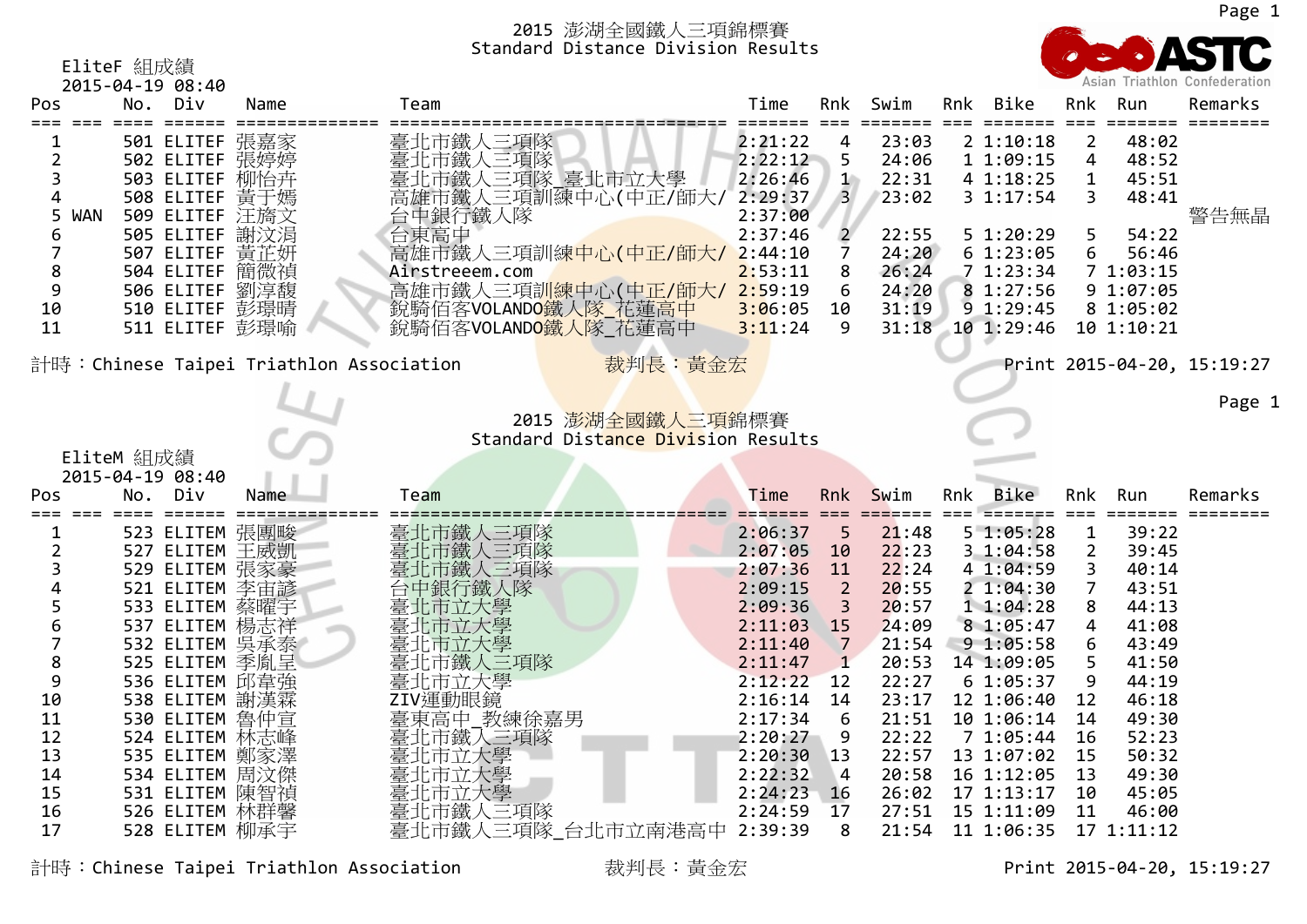

|                | F35 組成績<br>2015-04-19 08:40              |                          |                        |                                                        |                                          |                                |                                  |     |                                                 |     |                                                | Asian Triathlon Confederation |
|----------------|------------------------------------------|--------------------------|------------------------|--------------------------------------------------------|------------------------------------------|--------------------------------|----------------------------------|-----|-------------------------------------------------|-----|------------------------------------------------|-------------------------------|
| Pos            | Div<br>No.                               | Name                     | Team                   |                                                        | Time                                     | Rnk                            | Swim                             |     | Rnk Bike                                        | Rnk | Run                                            | Remarks                       |
| 2<br>3<br>4    | 551 F35<br>552 F35<br>554 F35<br>553 F35 | 黃秋梅<br>趙曉萍<br>王美麗<br>謝依苹 | 林家軍<br>中興<br>伊果鐵人      |                                                        | 3:17:01<br>3:27:47<br>3:45:03<br>3:53:46 | $\overline{2}$<br>3            | 35:54<br>36:59<br>46:52<br>54:08 |     | 11:34:39<br>2 1:38:46<br>3 1:46:00<br>4 1:52:39 |     | 1 1:06:29<br>31:12:03<br>4 1:12:12<br>21:07:00 |                               |
|                | 計時:Chinese Taipei Triathlon Association  |                          |                        | 裁判長:黃金宏                                                |                                          |                                |                                  |     |                                                 |     |                                                | Print 2015-04-20, 15:19:27    |
|                | F15 組成績<br>2015-04-19 08:40              |                          |                        | 2015 澎湖全國鐵人三項錦標賽<br>Standard Distance Division Results |                                          |                                |                                  |     |                                                 |     |                                                | Page 1                        |
| Pos            | Div<br>No.                               | Name                     | Team                   |                                                        | Time                                     | Rnk                            | Swim                             | Rnk | Bike                                            | Rnk | Run                                            | Remarks                       |
| $\overline{2}$ | 541 F15<br>542 F15                       | 朱容萱<br>林佳儀               |                        |                                                        | 4:03:56<br>4:24:03                       | 2<br>$\mathbf{1}$              | 39:52<br>39:42                   |     | 11:58:57<br>22:04:09                            |     | 11:25:08<br>2 1:40:13                          |                               |
|                | 計時:Chinese Taipei Triathlon Association  |                          |                        | 裁判長:黃金宏                                                |                                          |                                |                                  |     |                                                 |     |                                                | Print 2015-04-20, 15:19:27    |
|                | M65 組成績                                  |                          |                        | 2015 澎湖全國鐵人三項錦標賽<br>Standard Distance Division Results |                                          |                                |                                  |     |                                                 |     |                                                | Page 1                        |
| Pos            | 2015-04-19 08:40<br>Div<br>No.           | Name                     | Team                   |                                                        | Time                                     | <b>Rnk</b>                     | Swim                             |     | Rnk Bike                                        | Rnk | Run                                            | Remarks                       |
| $\overline{2}$ | 722 M65<br>721 M65                       | 林竹泉<br>廖協發               | 台灣大腳丫長跑協會<br>台灣大腳丫長跑協會 |                                                        | 3:16:40<br>3:29:26                       | $\mathbf{1}$<br>$\overline{2}$ | 39:22<br>43:28                   |     | $2$ 1:36:45<br>1 1:32:36                        |     | 11:00:35<br>2 1:13:22                          |                               |
|                | 計時:Chinese Taipei Triathlon Association  |                          |                        | 裁判長:黃金宏                                                |                                          |                                |                                  |     |                                                 |     |                                                | Print 2015-04-20, 15:19:27    |
|                |                                          |                          |                        |                                                        |                                          |                                |                                  |     |                                                 |     |                                                |                               |

GTTA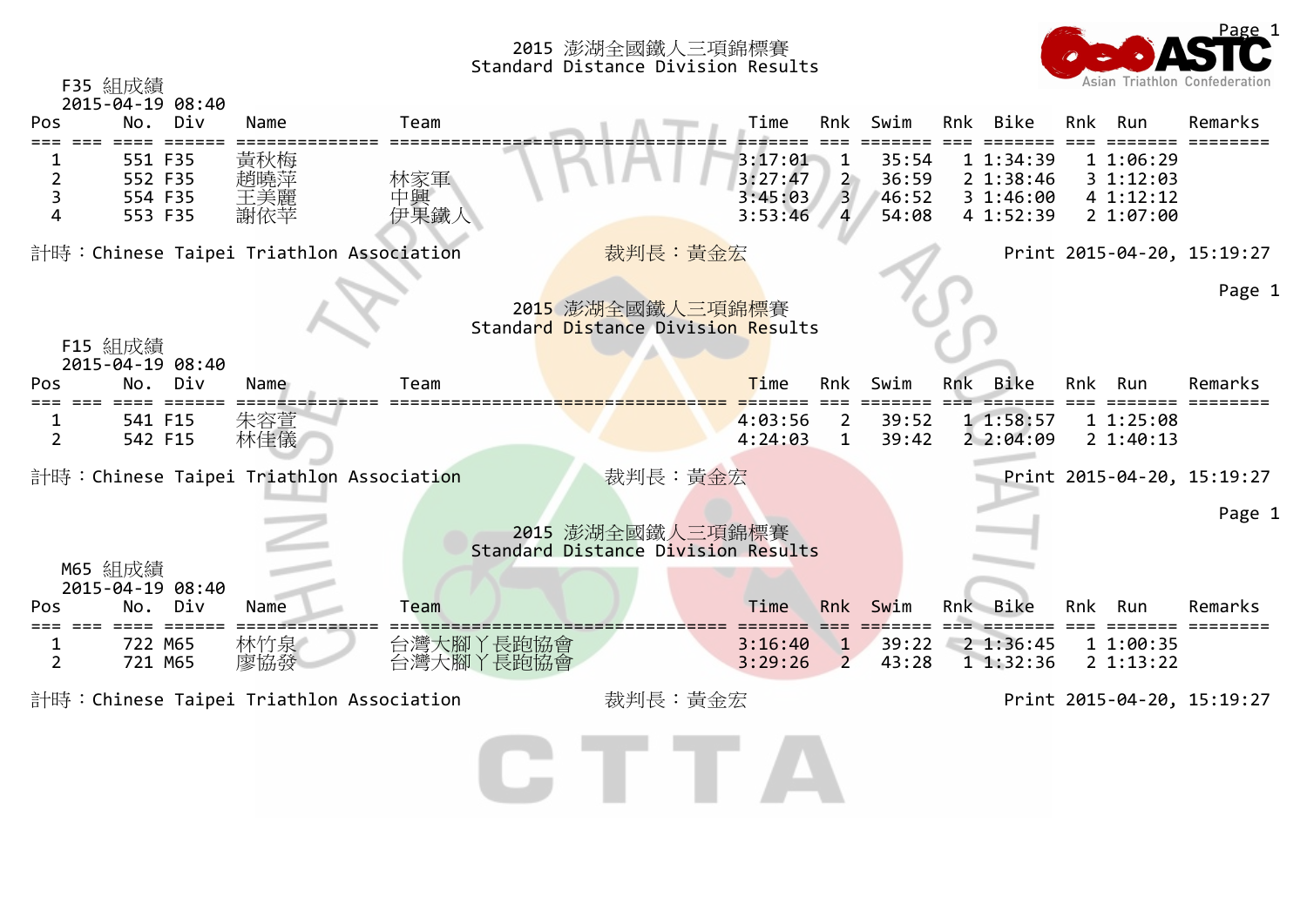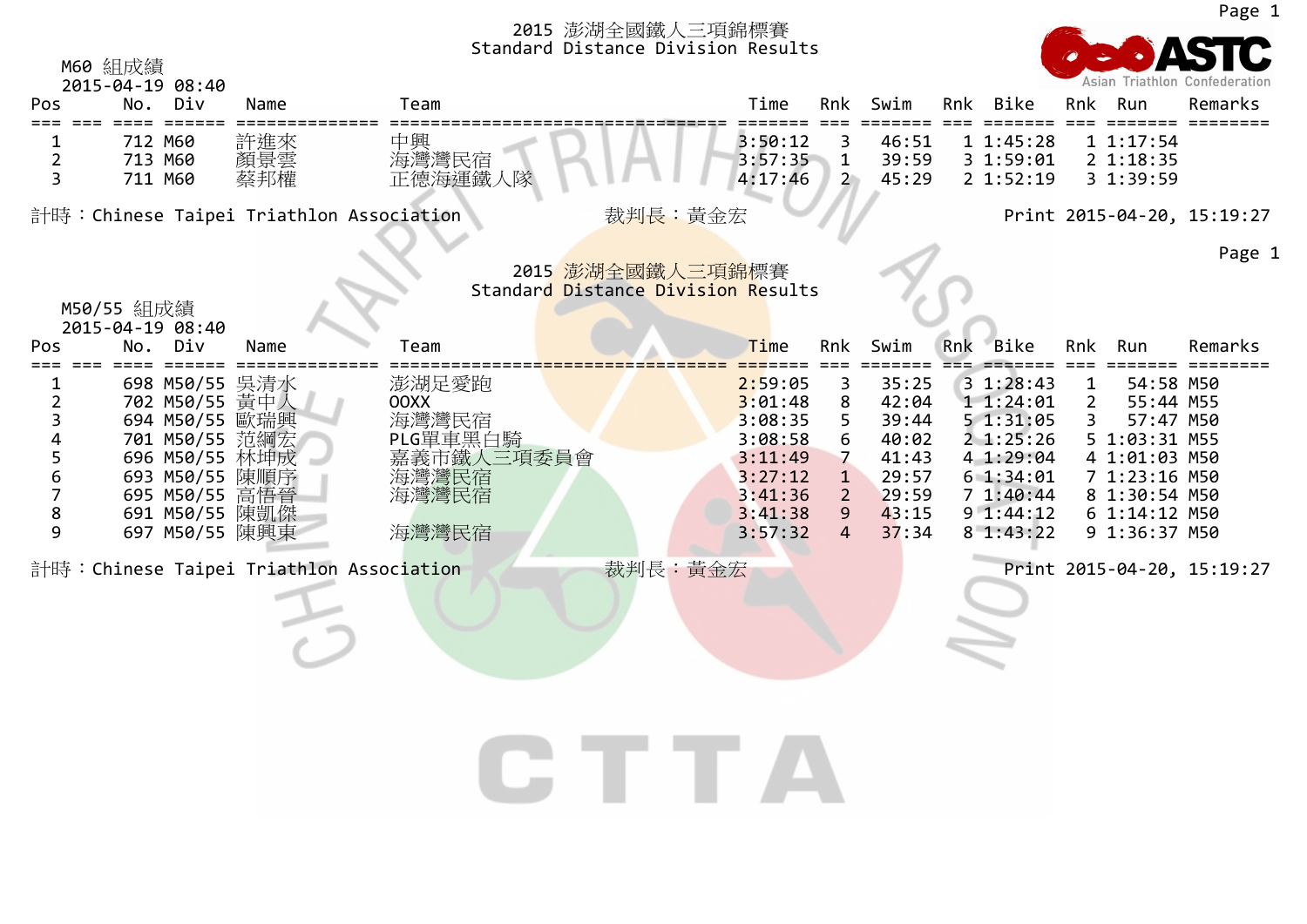|                | M40/45 組成績                     |                |                                         | Standard Distance Division Results        |                |                |     |                        |                |                                | Asian Triathlon Confederation |
|----------------|--------------------------------|----------------|-----------------------------------------|-------------------------------------------|----------------|----------------|-----|------------------------|----------------|--------------------------------|-------------------------------|
| Pos            | 2015-04-19 08:40<br>Div<br>No. | Name           | Team                                    | Time                                      | Rnk            | Swim           | Rnk | Bike                   | Rnk            | Run                            | Remarks                       |
|                | 664 M40/45                     | 陳福安            |                                         | 2:38:33                                   |                | 30:53          |     | 11:16:19               |                | 51:22 M40                      |                               |
| $\overline{2}$ | 662 M40/45                     | 黃力升            | 林家軍                                     | 2:46:40                                   | 3              | 33:25          |     | 2 1:16:27              | 3              | 56:49 M40                      |                               |
| 3              | 671 M40/45                     |                | 葉慶志                                     | 3:11:06                                   | $\overline{2}$ | 32:58          |     | 4 1:32:25              |                | 5 1:05:44 M40                  |                               |
|                | 665 M40/45                     | 黃文松            |                                         | 3:16:29<br>3:24:21                        | 6              | 40:26<br>34:23 |     | 5 1:33:13<br>3 1:31:31 |                | 4 1:02:51 M40<br>7 1:18:27 M40 |                               |
| 5<br>6         | 666 M40/45<br>669 M40/45 李文輝   | 蔡協哲            |                                         | 3:40:30                                   | 4<br>8         | 41:08          |     | 8 1:38:00              |                | 11 1:21:23 M40                 |                               |
| 7              | 681 M40/45 莊子龍                 |                | 澎湖鐵香蕉<br>正德海運鐵人隊                        | 3:41:16                                   | 5              | 38:18          |     | 71:37:17               |                | 12 1:25:42 M45                 |                               |
| 8              | 661 M40/45                     | 郭鴻餘            | 群豐科技                                    | 3:41:30                                   | 10             | 44:34          |     | 61:37:05               |                | 8 1:19:52 M40                  |                               |
| 9              | 682 M40/45 洪三元                 |                |                                         | 3:49:38                                   | 7              | 40:48          |     | 11 1:48:33             |                | 9 1:20:17 M45                  |                               |
| 10             | 668 M40/45                     | 孫明煌            | 澎湖鐵香蕉                                   | 3:56:08                                   | 13             | 56:36          |     | 9 1:38:45              |                | 10 1:20:48 M40                 |                               |
| 11             | 670 M40/45                     | 張其偉            | 張其偉                                     | 3:57:28                                   | 9              | 42:24          |     | 13 2:01:58             |                | 6 1:13:06 M40                  |                               |
| 12             | 667 M40/45                     | 莊志明            | 澎湖鐵香蕉                                   | 4:19:03                                   | 12             | 47:05          |     | 12 1:59:52             |                | 13 1:32:06 M40                 |                               |
|                | 663 M40/45 鄭光復<br><b>DNF</b>   |                | 海灣灣民宿                                   |                                           | 14             |                |     | 10 1:47:18             | $\overline{2}$ |                                | 55:32 RUN DNF                 |
|                | 683 M40/45 張慶棋<br><b>DNF</b>   |                |                                         |                                           | 11             | 45:02          |     |                        |                |                                | SWIM DNF                      |
|                |                                |                | 計時:Chinese Taipei Triathlon Association | 裁判長:黃金宏                                   |                |                |     |                        |                |                                | Print 2015-04-20, 15:19:27    |
|                |                                |                |                                         |                                           |                |                |     |                        |                |                                | Page                          |
|                |                                |                |                                         | 2015 澎湖全國鐵人三項錦標賽                          |                |                |     |                        |                |                                |                               |
|                |                                |                |                                         | <b>Standard Distance Division Results</b> |                |                |     |                        |                |                                |                               |
|                | M35 組成績<br>2015-04-19 08:40    |                |                                         |                                           |                |                |     |                        |                |                                |                               |
| Pos            | Div<br>No.                     | Name           | Team                                    | Time                                      | <b>Rnk</b>     | Swim           | Rnk | <b>Bike</b>            | Rnk            | Run                            | Remarks                       |
|                |                                |                |                                         |                                           |                |                |     |                        |                |                                |                               |
|                | 646 M35                        | 王聯煌            | 極光機能服飾                                  | 2:31:45                                   | $\overline{2}$ | 36:34          |     | 11:12:14               | 1              | 42:58                          |                               |
| 2              | 651 M35                        | 黃俊偉            | 蘇澳鐵人                                    | 2:42:34                                   | $\mathbf{1}$   | 36:06          |     | $2$ 1:12:26            | $\overline{2}$ | 54:04                          |                               |
| 3              | 644 M35                        | 張世鑫            | 支樂活                                     | 3:12:53                                   | 3              | 39:44          |     | 51:29:57               |                | 4 1:03:13                      |                               |
| 4<br>5         | 642 M35<br>648 M35             | ·猷<br>薛<br>劉忠和 | :DGC運動社                                 | 3:21:31<br>3:21:57                        | 9<br>7         | 51:15<br>45:16 |     | 71:33:39<br>61:31:50   | 3              | 56:38<br>61:04:52              |                               |
| 6              | 649 M35                        | 鍾奕霆            | 澎湖鐵香蕉<br>雷霆萬鈞                           | 3:23:17                                   | 6              | 45:12          |     | 4 1:29:20              |                | 8 1:08:46                      |                               |
| 7              | 645 M35                        | 張喬富            |                                         | 3:26:14                                   | 4              | 39:56          |     | 9 1:42:19              |                | 51:04:00                       |                               |
| 8              | 647 M35                        | 朱劍揚            | 二支樂活<br>澎湖鐵香蕉                           | 3:26:25                                   | 12             | 54:23          |     | 31:24:37               |                | 71:07:26                       |                               |
| 9              | 650 M35                        | 粘育誠            | 澎明遠鐵人隊                                  | 3:53:05                                   | 5              | 42:26          |     | 12 1:52:44             |                | 91:17:56                       |                               |
| 10             | 641 M35                        |                |                                         | 3:57:10                                   | 8              | 49:44          |     | 10 1:47:38             |                | 10 1:19:49                     |                               |
| 11             | 819 M35                        |                | 蔡精壯                                     | 4:00:34                                   | 11             | 53:47          |     | 8 1:40:22              |                | 11 1:26:26 浮標                  |                               |
| 12             | 643 M35                        | 謝尚勳            | 伊果鐵人                                    | 4:14:44                                   | 10             | 53:17          |     | 11 1:48:50             |                | 12 1:32:38                     |                               |

計時:Chinese Taipei Triathlon Association 裁判長:黃金宏 Print 2015-04-20, 15:19:27

1

m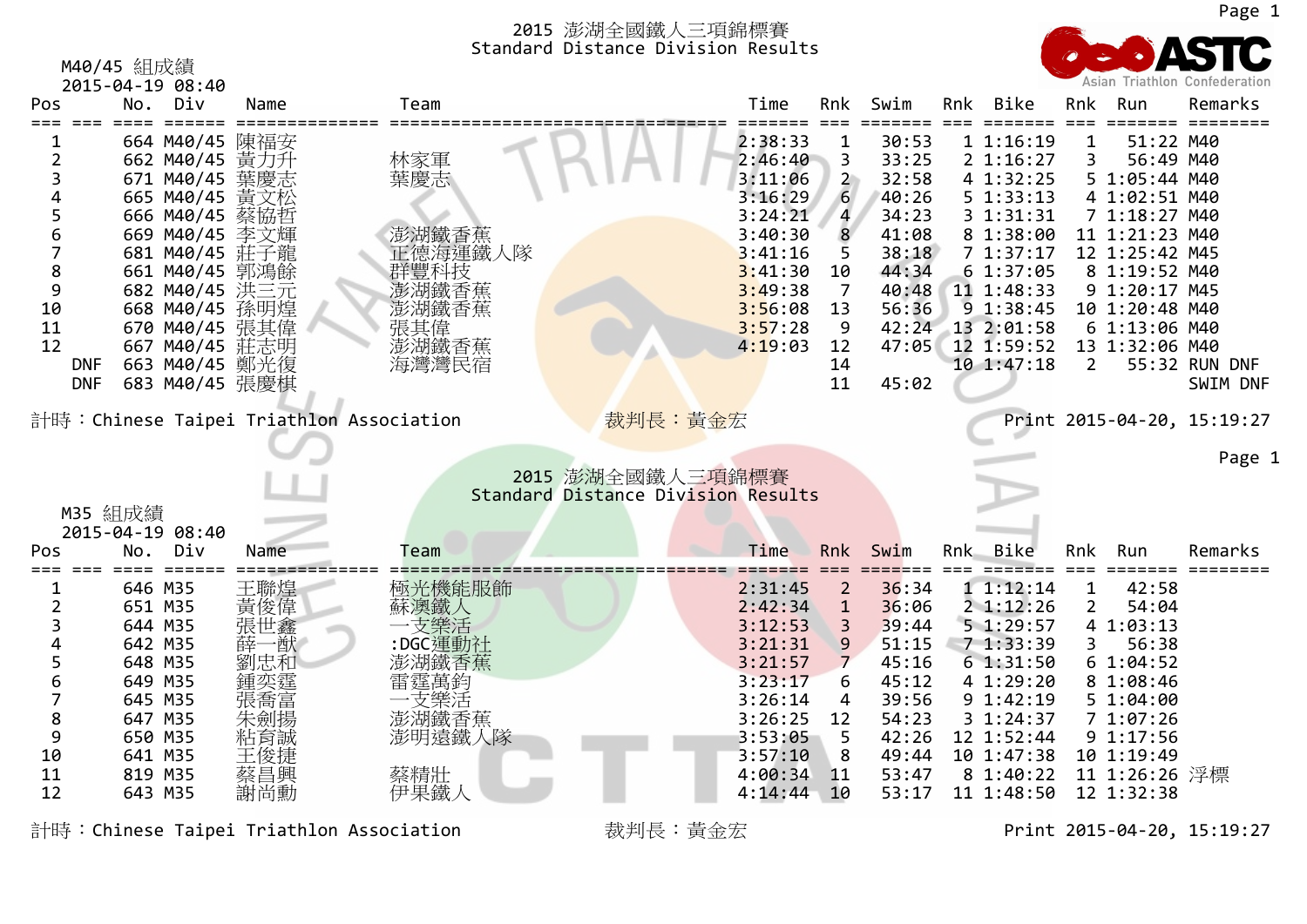M30 組成績



|                                                                                                                       |                                                                                                                                                                                                                                  | 2015-04-19 08:40    |                                                                                                                                                                                                                                                                |                                                                                                                                               |                                                                                                                                                                                                    |                                                                                                                           |                                                                                                                                                                     |     |                                                                                                                                                                                                                                                                   |                                             |                                                                                                                                                                                                                                  | Asian Triathton Confederation                |
|-----------------------------------------------------------------------------------------------------------------------|----------------------------------------------------------------------------------------------------------------------------------------------------------------------------------------------------------------------------------|---------------------|----------------------------------------------------------------------------------------------------------------------------------------------------------------------------------------------------------------------------------------------------------------|-----------------------------------------------------------------------------------------------------------------------------------------------|----------------------------------------------------------------------------------------------------------------------------------------------------------------------------------------------------|---------------------------------------------------------------------------------------------------------------------------|---------------------------------------------------------------------------------------------------------------------------------------------------------------------|-----|-------------------------------------------------------------------------------------------------------------------------------------------------------------------------------------------------------------------------------------------------------------------|---------------------------------------------|----------------------------------------------------------------------------------------------------------------------------------------------------------------------------------------------------------------------------------|----------------------------------------------|
| Pos                                                                                                                   | No.                                                                                                                                                                                                                              | Div                 | Name                                                                                                                                                                                                                                                           | Team                                                                                                                                          | Time                                                                                                                                                                                               | Rnk                                                                                                                       | Swim                                                                                                                                                                | Rnk | Bike                                                                                                                                                                                                                                                              | Rnk                                         | Run                                                                                                                                                                                                                              | Remarks                                      |
| $\overline{2}$<br>3<br>4<br>5<br>6<br>7<br>8<br>9<br>10<br>11<br>12<br>13<br>14<br>15<br>16<br>17<br>18<br><b>DNF</b> | $=$ $=$ $=$ $=$<br>611 M30<br>612 M30<br>621 M30<br>614 M30<br>617 M30<br>619 M30<br>623 M30<br>616 M30<br>626 M30<br>627 M30<br>613 M30<br>625 M30<br>624 M30<br>620 M30<br>814 M30<br>618 M30<br>622 M30<br>815 M30<br>813 M30 | $=$ $=$ $=$ $=$ $=$ | 林洪志允謙熙<br><br><br><br><br><br><br><br><br><br><br><br><br><br><br><br><br><br><br><br><br><br><br><br><br><br><br>楊金川<br>陳建宏<br>鄭劭頎<br>曾嘉輝<br>陳欣煇<br>蔡欣橋<br><u>柯</u> 東錡<br>郭偉彬憲明<br>葉柏成<br>李典育<br>吳柏軒<br>陳盈年<br>許峻儒<br>計時:Chinese Taipei Triathlon Association | 國泰產險 Spors teams<br>台灣大腳<br>丫長跑協會<br>澎湖女婿<br>常底鐵人<br>奚隹奚隹火暴石更<br>跑完就好<br>三鐵海星幫<br>足愛跑<br>野小孩<br><b>CTBC</b><br>一支樂活<br>G.T.<br>李典育<br>裁判長:黃金宏 | 2:30:17<br>2:34:55<br>2:36:00<br>3:01:02<br>3:09:50<br>3:16:26<br>3:28:42<br>3:31:10<br>3:36:33<br>3:41:49<br>3:43:28<br>3:44:39<br>3:47:25<br>3:55:50<br>3:55:53<br>3:57:11<br>4:01:40<br>4:11:15 | 3<br>$\begin{array}{c} 2 \\ 5 \end{array}$<br>14<br>17<br>4<br>13<br>11<br>12<br>15<br>10<br>7<br>8<br>9<br>6<br>16<br>18 | 23:11<br>33:54<br>25:54<br>36:42<br>44:26<br>50:23<br>36:38<br>44:18<br>42:23<br>43:03<br>45:49<br>41:59<br>40:48<br>41:52<br>40:21<br>49:14<br>52:57<br>19 1:05:59 |     | 11:07:54<br>2 1:12:47<br>3 1:13:32<br>5 1:26:07<br>4 1:21:57<br>6 1:31:35<br>12 1:44:52<br>9 1:41:43<br>8 1:39:04<br>11 1:43:49<br>71:34:12<br>17 1:48:02<br>40:24 15 1:45:56<br>13 1:44:57<br>16 1:46:11<br>18 1:52:09<br>14 1:45:20<br>19 1:54:17<br>10 1:41:52 | 5<br>$\mathbf{1}$<br>3<br>4<br>$\mathbf{2}$ | 59:13<br>48:15<br>56:35<br>58:14<br>61:03:27<br>54:29<br>8 1:07:13<br>7 1:05:09<br>11 1:15:08<br>10 1:14:58<br>13 1:23:28<br>9 1:14:40<br>12 1:21:05<br>18 1:30:07<br>17 1:27:50 浮標<br>15 1:24:42<br>16 1:27:06<br>14 1:24:02 浮標 | <b>RUN DNF</b><br>Print 2015-04-20, 15:19:27 |
|                                                                                                                       |                                                                                                                                                                                                                                  |                     |                                                                                                                                                                                                                                                                |                                                                                                                                               |                                                                                                                                                                                                    |                                                                                                                           |                                                                                                                                                                     |     |                                                                                                                                                                                                                                                                   |                                             |                                                                                                                                                                                                                                  |                                              |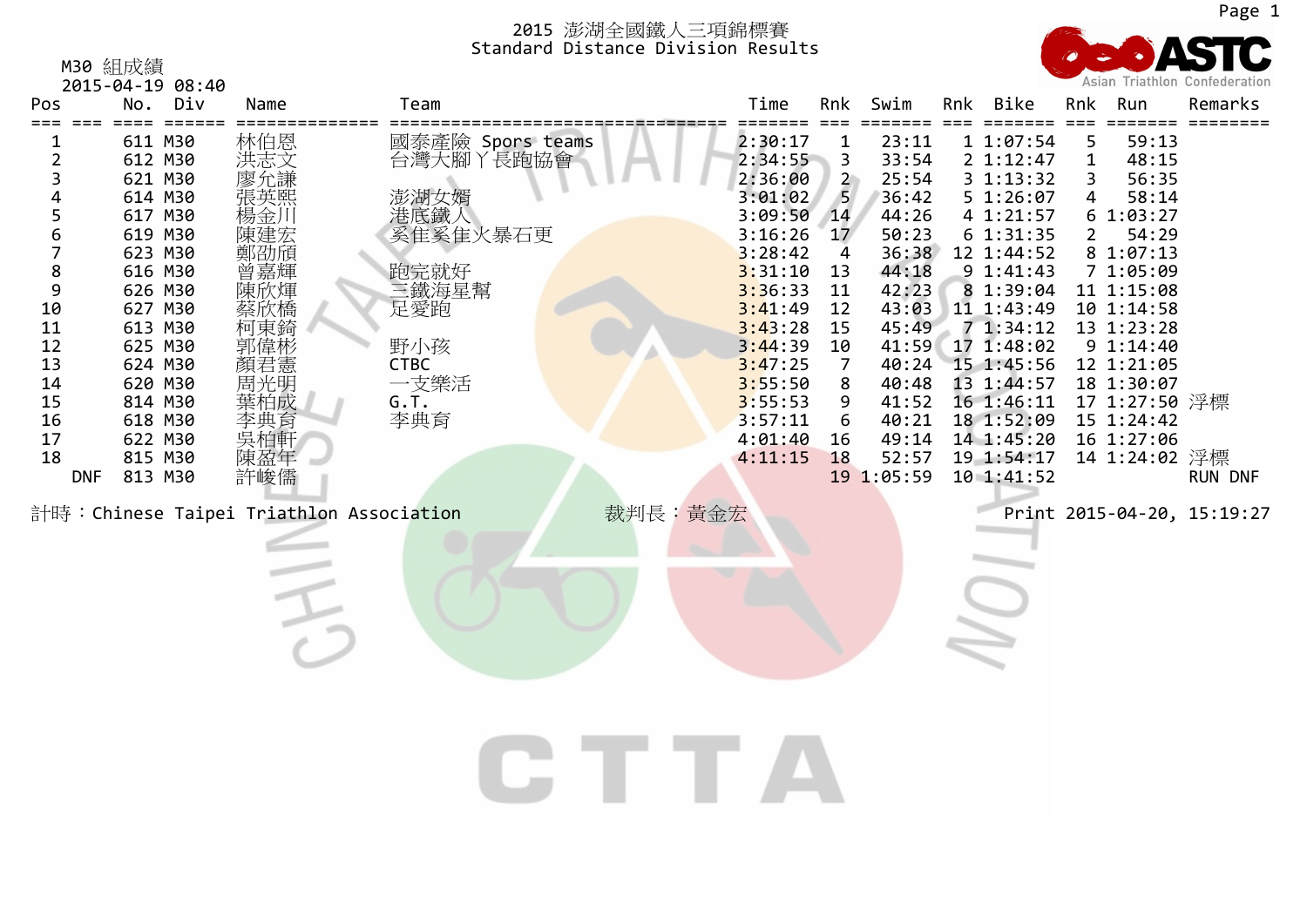

|            |                             |                                         |                        | <b>DISCANCE DIVISION RESULTS</b>   |         |                  |            |     |            |                |            |                               |
|------------|-----------------------------|-----------------------------------------|------------------------|------------------------------------|---------|------------------|------------|-----|------------|----------------|------------|-------------------------------|
|            | M25 組成績<br>2015-04-19 08:40 |                                         |                        |                                    |         |                  |            |     |            |                |            | Asian Triathlon Confederation |
| Pos        | Div<br>No .                 | Name                                    | Team                   |                                    | Time    | Rnk              | Swim       | Rnk | Bike       | Rnk            | Run        | Remarks                       |
|            | 600 M25                     | 老<br>班瑞                                 | 厄瓜多活火山攀登隊<br>厄瓜多活火山攀登隊 |                                    | 2:35:12 | 3                | 35:19      |     | 21:15:06   | $\mathbf{1}$   | 44:49      |                               |
| 2          | 601 M25                     | 凱                                       |                        |                                    | 2:42:36 | $\overline{2}$   | 33:52      |     | 31:16:42   | $\overline{2}$ | 52:03      |                               |
| 3          | 591 M25                     | 洪銘聰                                     | 林家軍                    |                                    | 2:44:34 | $\mathbf{1}$     | 27:09      |     | 4 1:19:49  | 4              | 57:37      |                               |
| 4          | 605 M25                     | 楊子生                                     |                        |                                    | 2:58:00 | 5                | 36:35      |     | 11:13:59   |                | 61:07:27   |                               |
| 5          | 595 M25                     | 陳(俊)毅                                   | 支樂活                    |                                    | 3:00:58 | $\boldsymbol{8}$ | 40:28      |     | 61:26:55   | 3              | 53:36      |                               |
| 6          | 607 M25                     | 王鵬鈞                                     | 澎湖男                    |                                    | 3:09:42 | 10               | 42:18      |     | 5 1:25:51  |                | 5 1:01:34  |                               |
| 7          | 592 M25                     | 郭詠翔                                     | T-MAN鐵人隊               |                                    | 3:20:41 | 4                | 35:38      |     | 8 1:31:54  |                | 8 1:13:10  |                               |
| 8          | 596 M25                     | 曾俊豪<br>顏進登                              | 支樂活                    |                                    | 3:25:50 | 11               | 42:20      |     | 71:31:11   |                | 71:12:20   |                               |
| 9          | 604 M25                     |                                         |                        |                                    | 3:34:23 | 7                | 39:23      |     | 10 1:36:22 |                | 11 1:18:40 |                               |
| 10         | 599 M25                     | 王振德                                     |                        |                                    | 3:41:35 | 6                | 38:06      |     | 12 1:43:19 |                | 12 1:20:11 |                               |
| 11         | 597 M25                     | 吳佳駿                                     | super PJ               |                                    | 3:42:13 | 9                | 40:59      |     | 14 1:47:27 |                | 9 1:13:48  |                               |
| 12         | 598 M25                     | 謝長志                                     |                        |                                    | 3:49:50 | 13               | 45:25      |     | 91:33:55   |                | 13 1:30:31 |                               |
| 13         | 606 M25                     | 王晨宇                                     | 澎湖男                    |                                    | 4:08:53 | 12               | 43:57      |     | 16 1:51:42 |                | 14 1:33:15 |                               |
| 14         | 602 M25                     | 黃森賢                                     | 澎湖鐵香蕉                  |                                    | 4:18:58 |                  | 16 1:16:49 |     | 15 1:47:57 |                | 10 1:14:12 |                               |
| 15         | 603 M25                     | 陳建翰                                     | 三鐵海星幫                  |                                    | 4:31:00 | 15               | 50:26      |     | 13 1:47:06 |                | 15 1:53:30 |                               |
| <b>DNF</b> | 808 M25                     | 黃(曰辰)(王民)                               |                        |                                    |         | 14               | 48:34      |     | 11 1:41:05 |                |            | <b>RUN DNF</b>                |
|            |                             |                                         |                        |                                    |         |                  |            |     |            |                |            |                               |
|            |                             | 計時:Chinese Taipei Triathlon Association |                        | 裁判長:黃金宏                            |         |                  |            |     |            |                |            | Print 2015-04-20, 15:19:27    |
|            |                             |                                         |                        |                                    |         |                  |            |     |            |                |            |                               |
|            |                             |                                         |                        | 2015 澎湖全國鐵人三項錦標賽                   |         |                  |            |     |            |                |            | Page                          |
|            |                             |                                         |                        | Standard Distance Division Results |         |                  |            |     |            |                |            |                               |
|            | M20 組成績                     |                                         |                        |                                    |         |                  |            |     |            |                |            |                               |
|            | 2015-04-19 08:40            |                                         |                        |                                    |         |                  |            |     |            |                |            |                               |
| Pos        | Div<br>No.                  | Name                                    | Team                   |                                    | Time    | Rnk              | Swim       | Rnk | Bike       | Rnk            | Run        | Remarks                       |
|            |                             |                                         |                        |                                    |         |                  |            |     |            |                |            |                               |
| 1          | 573 M20                     | 廖家緯                                     | 臺北市立大學                 |                                    | 2:34:35 | 5                | 32:01      |     | 31:16:13   | $\mathbf 1$    | 46:21      |                               |
| 2          | 577 M20                     | 毛偉丞                                     | 林家軍                    |                                    | 2:35:03 | $\mathbf{1}$     | 28:25      |     | 11:15:04   | 3              | 51:36      |                               |
|            | 574 M20                     |                                         | 臺北市立大學                 |                                    | 2:39:19 | 4                | 31:33      |     | 21:15:51   | 4              | 51:56      |                               |
|            | 572 M20                     |                                         | 上市立大學                  |                                    | 2:46:55 | $\overline{2}$   | 29:12      |     | 4 1:18:51  | 7              | 58:53      |                               |
|            | 571 M20                     | 東柏諭                                     | 臺北市立大學                 |                                    | 2:47:45 | 3                | 31:16      |     | 51:25:28   | $\overline{2}$ | 51:02      |                               |
| 6          | 575 M20                     | 許昭宇                                     | 臺北市立大學                 |                                    | 3:11:07 | 6                | 33:13      |     | 8 1:36:34  |                | 8 1:01:21  |                               |
| 7          | 801 M20                     | 鄭禹廷                                     |                        |                                    | 3:12:09 | 9                | 44:16      |     | 61:29:24   | 6              | 58:30 浮標   |                               |
| 8          | 579 M20                     | 金佑蒔                                     |                        |                                    | 3:16:08 | 8                | 43:12      |     | 7 1:36:04  | 5              | 56:53      |                               |
| 9          | 576 M20                     | 張名宏                                     |                        |                                    | 3:49:28 | 7                | 41:13      |     | 9 1:52:39  |                | 9 1:15:38  |                               |
| 10         | 580 M20                     | 敬<br>張                                  | 彭明遠鐵人隊                 |                                    | 4:13:05 | 11               | 52:22      |     | 10 1:55:58 |                | 10 1:24:45 |                               |
| <b>DNF</b> | 578 M20                     | 張衍一                                     |                        |                                    |         | 10               | 45:02      |     |            |                |            | SWIM DNF                      |

F 578 M20 張衍一 10 45:02 SWIM DNF

Page 1

計時:Chinese Taipei Triathlon Association 裁判長:黃金宏 Print <sup>2015</sup>‐04‐20, 15:19:27

Page 1